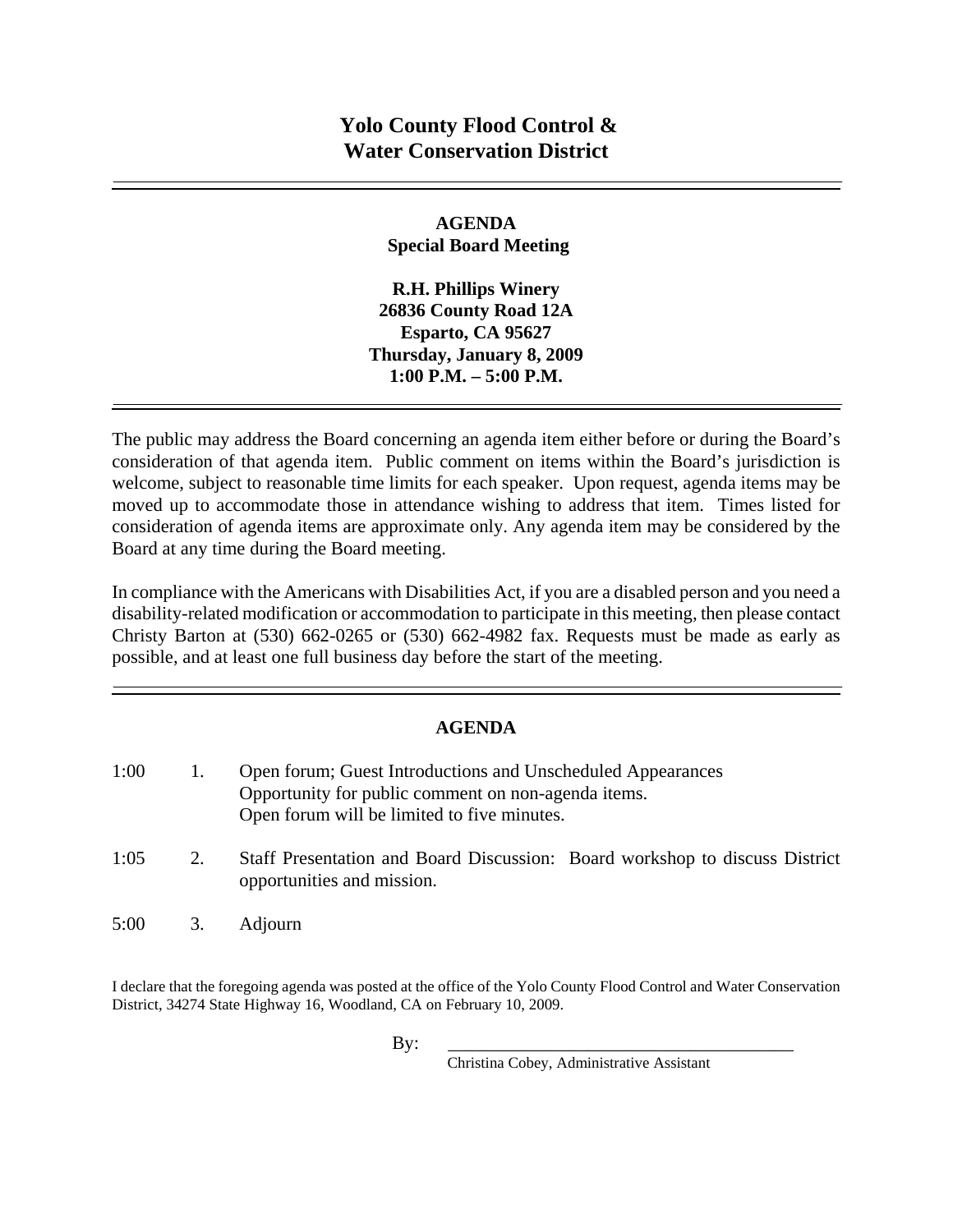

**FLOOD CONTROL & WATER CONSERVATION DISTRICT** 

# **SPECIAL BOARD MEETING MINUTES Thursday, January 8, 2009, 1:00 PM**

 **R.H. Phillips Winery 26836 County Road 12A** 

A special meeting of the Board of Directors of the Yolo County Flood Control and Water Conservation District (District) was held at 1 PM on January 8, 2009, at the R. H. Phillips Winery, 26836 County Rd. 12A, Esparto, California. Vice Chair Brice convened the meeting. In attendance were:

District Board Ann Brice, Vice Chair Jim Mayer, Director Bruce Rominger, Director Erik Vink, Director

District Staff and Consultants Tim O'Halloran, General Manager Christy Barton, Assistant General Manager Sal Espinoza, Operations Supervisor Anthony Lopez, Facilities Supervisor Stefan Lorenzato, Environmental Associate Barbara McGriff, Financial Supervisor Jen Reed, Project Manager Max Stevenson, Water Resources Associate Paul Bartkiewicz, Legal Counsel

## **Members of the Public**

None present.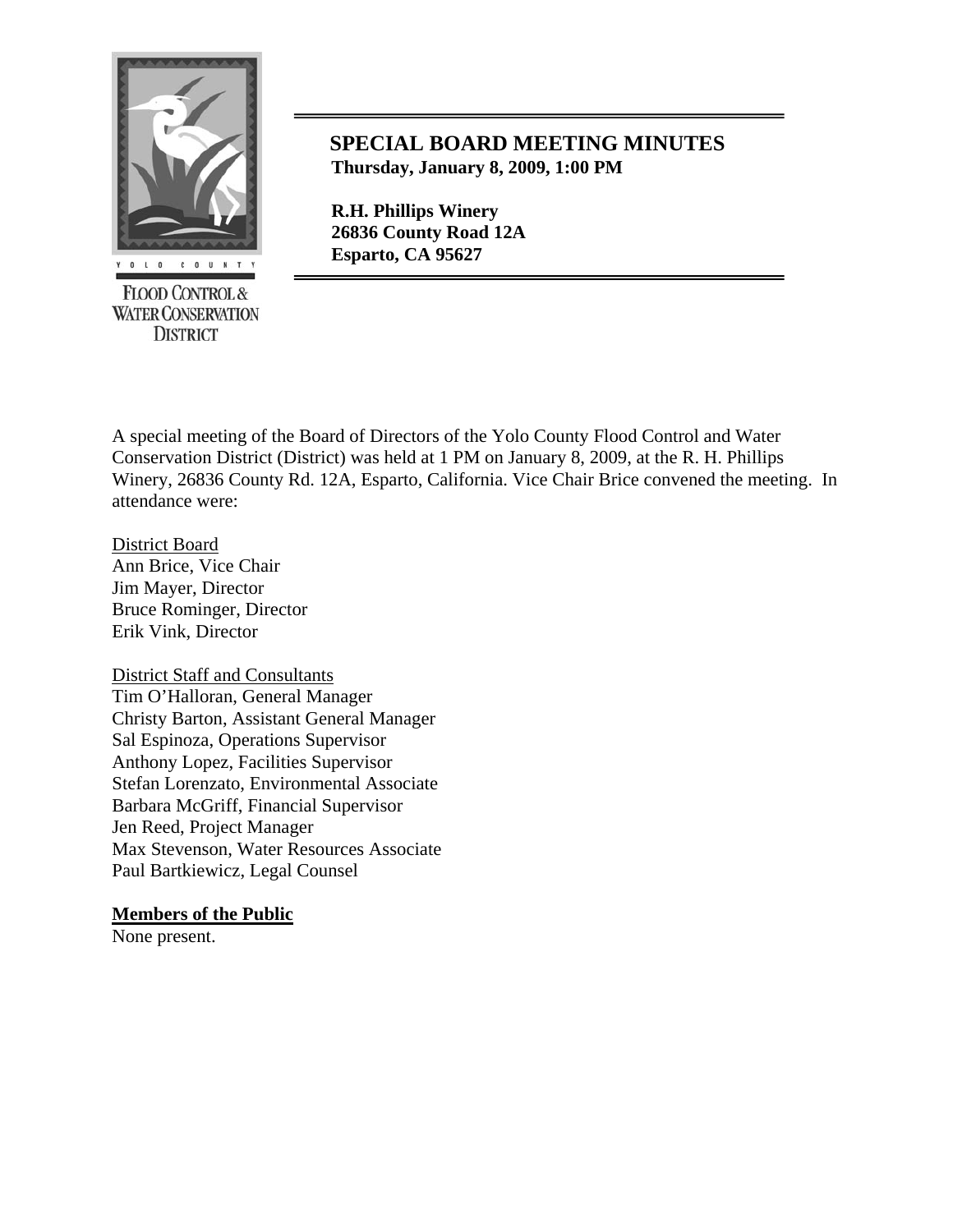## **1. OPEN FORUM**

No comments were made.

## **2. STAFF PRESENTATION: Introduction**

General Manager Tim O'Halloran distributed copies of the agenda, his PowerPoint presentation, the current District organizational structure, and two examples of strategic and business plans. O'Halloran reported the Board and senior management had attended a workshop approximately a year and a half ago, but that this workshop would include supervisorial staff. The purpose of this workshop is to review key District issues, and to discuss development of a strategic/business plan, the county-wide water agency concept, a potential mission statement, future Board workshops, and the role of the Board. He highlighted the principal activity for each of the five past years and forecast the principal activity for this coming year.

## **2. BOARD PRESENTATION: Review of Key District Issues**

General Manager O'Halloran discussed the key issues facing the District. The issues included infrastructure, budget, workforce, information management, customer service, environmental stewardship, and outreach/communications. The Board commended staff for their hard work and dedication, noting a lot of work is being accomplished by very few people.

O'Halloran introduced Environmental Associate Lorenzato to report on the District's environmental stewardship activities, principally starting to utilize the canal system to create habitat that is compatible with, and can be sustained with the irrigation delivery system. Lorenzato also addressed potential partnerships, the need for flexibility, and ongoing activities to develop tools (such as computer modeling and GIS mapping) to assist the District and others in developing sustainable projects that will provide benefits to the area while ultimately reducing the O&M costs. He reported on some projects already started that are expected to generate data to analyze and to improve future activities, and on some of the ecosystem benefits.

The Board commended the District's activities and looks forward to receiving and reviewing the analysis of benefits and costs. They would like the report to articulate the goals and objectives for projects, both current and proposed.

#### **3. BOARD PRESENTATION: Development of "Strategic and Business Plan"**

General Manager O'Halloran noted reviewed the two examples supplies - the ACWA Strategic and Business Plan and an excerpt of the Yolo County 2030 General Plan. The ACWA example is short and concise while providing context for future activities. The Yolo County example is very large providing not only policy framework and goals, but also an implementation program. Discussion followed.

The Board directed Staff to develop a draft strategic plan in-house providing objectives and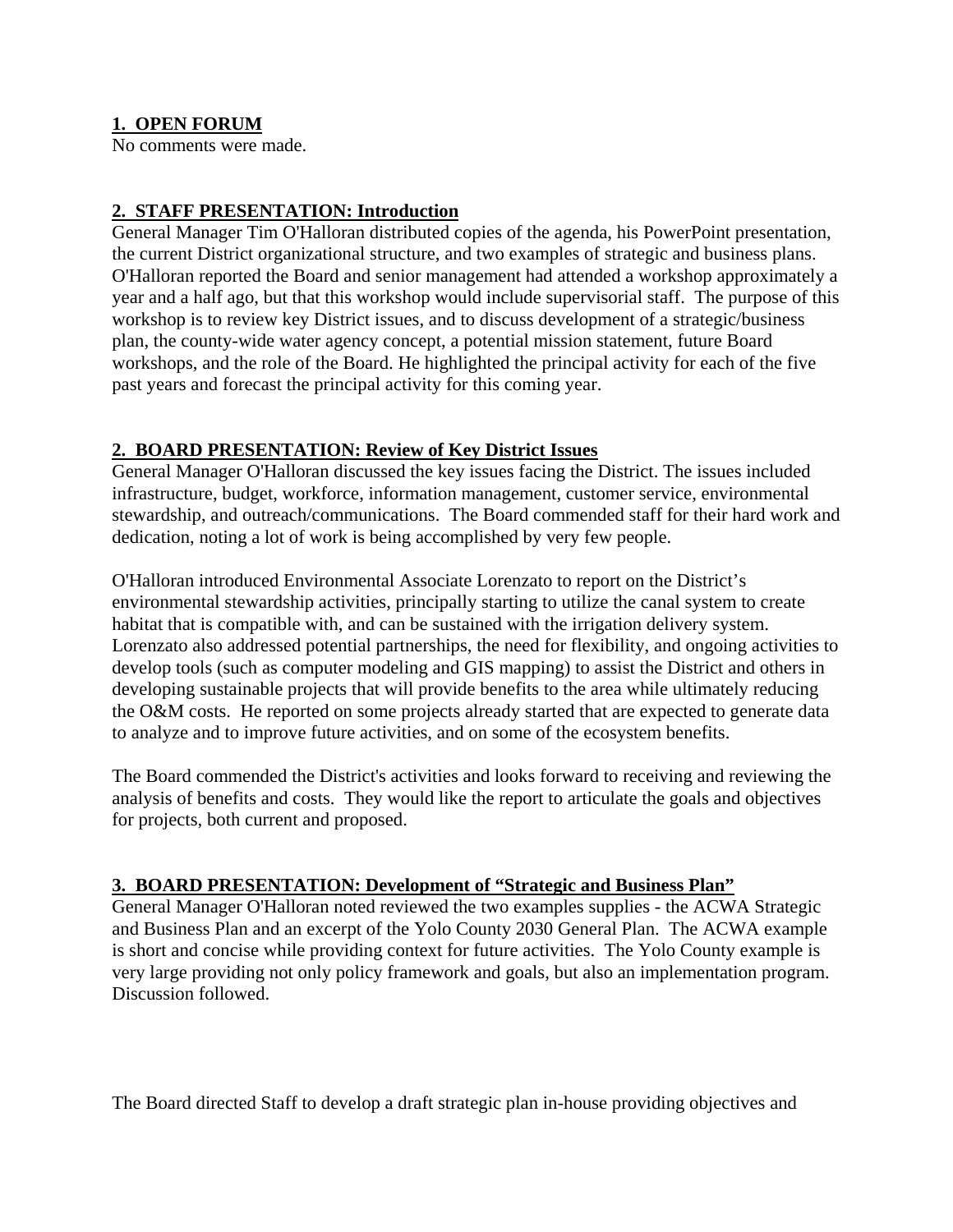goals for consideration of the Board. The draft plan, once approved, would be provided to the public for review and comment potentially using a facilitator. It was noted that the plan should tie to budgetary and policy issues for the District.

A committee of the Board will be appointed to coordinate with O'Halloran on this issue. Director Vink volunteered to be on the committee.

## **4. BOARD PRESENTATION: County-Wide Water Agency Concept**

General Manager O'Halloran provided background information to Yolo County's proposal to create a county-wide water agency. He reported the County had created a committee and hosted a facilitated meeting to discuss the concept. O'Halloran and Legal Counsel Bartkiewicz have met with County staff to identify the issues and potential solutions to problems perceived by the County.

It was noted that the stresses created by the current drought and economic conditions reinforce the importance of implementing the Yolo County Integrated Resource Water Management Plan.

## **5. BOARD PRESENTATION: Mission Statement**

General Manager O'Halloran reviewed two mission statements that currently exist for the District. The original sources of the two statements are unknown. It was noted that the Mission Statement provides the basis for the supporting strategic plan. It was agreed that the one currently on the website is the better one and should be used exclusively.

## **6. BOARD DISCUSSION: Future Board Workshops**

The Board would like to schedule future workshops with current and potential partners after approval of a draft strategic plan for review.

## **7. BOARD DISCUSSION: Role of the Board**

General Manager O'Halloran asked Board members to inform the Chair and or himself if they would like to be more active on any policy issues.

The Board encouraged O'Halloran to continue using the Board's committee structure and individual Board members as sounding boards, and to take advantage of new technology available to communicate with District employees, customers, and the general public regarding who the District is and what it does.